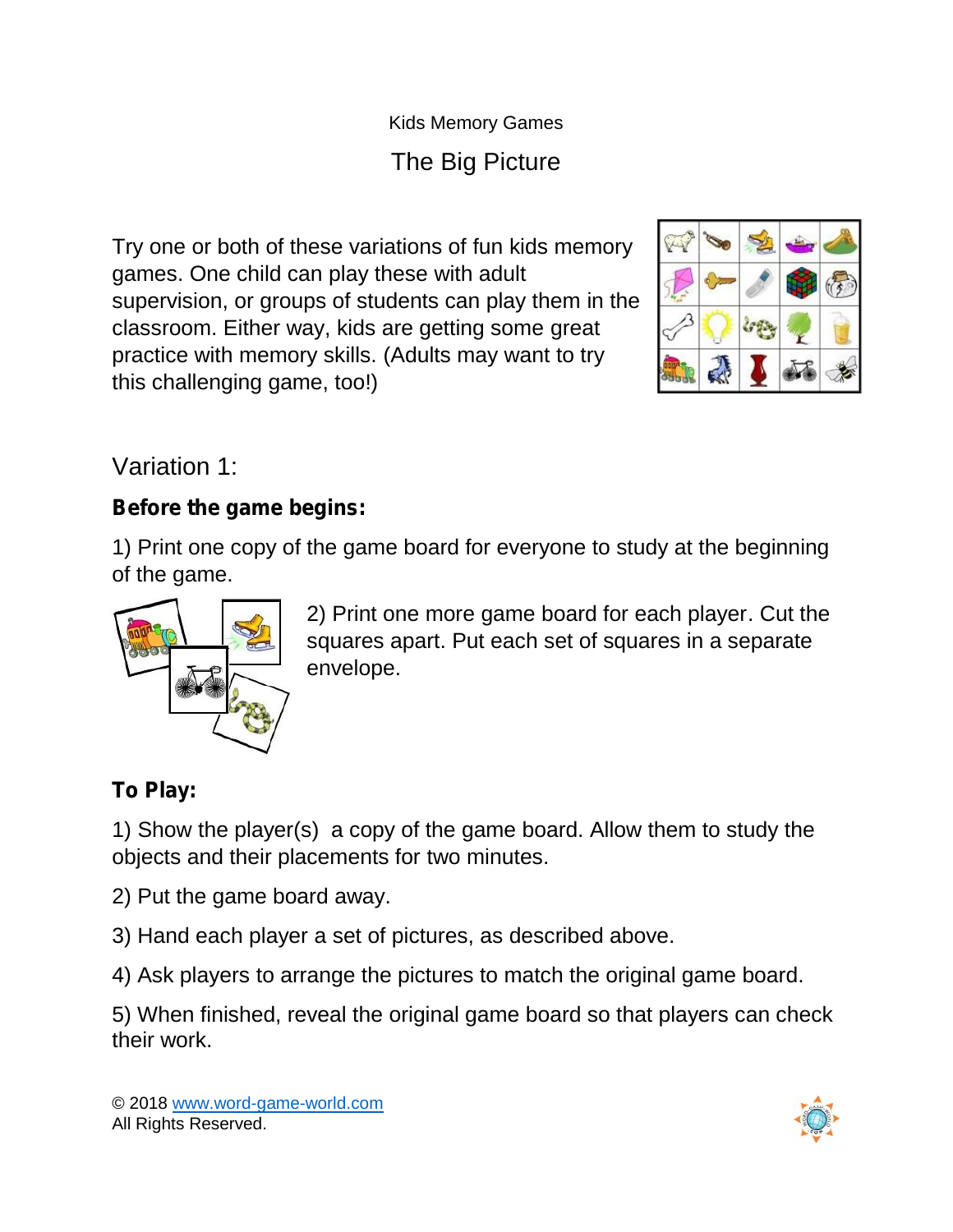## The Big Picture

Variation 2:

1) Give the player(s) a copy of the game board. Allow them to study the objects and their placements for two minutes.

2) Put the game board away.

3) Ask the player(s) these questions. Players may answer orally or in writing.

a) Name three toys in the picture.

- b) Which of these items was not in the picture? vase, kite, frog
- c) Name three animals in the picture.
- d) Besides the animals, what other living things were in the picture?
- e) How many objects were there altogether?
- f) What 2 items could you put on your feet?
- g) What 2 items could you eat or drink?
- h) What would item would an animal put in its mouth?
- i) What musical instrument did you see?
- j) What two items use electricity?

4) When finished, reveal the original game board so that players can check their work.

Optional Scoring:

- 9-10 correct answers: Superb
- 7-8 correct answers: Excellent
- 5-6 correct answers: Very Good
- 3-4 correct answers: Keep Working
- 0 -2 correct answers: Try Again